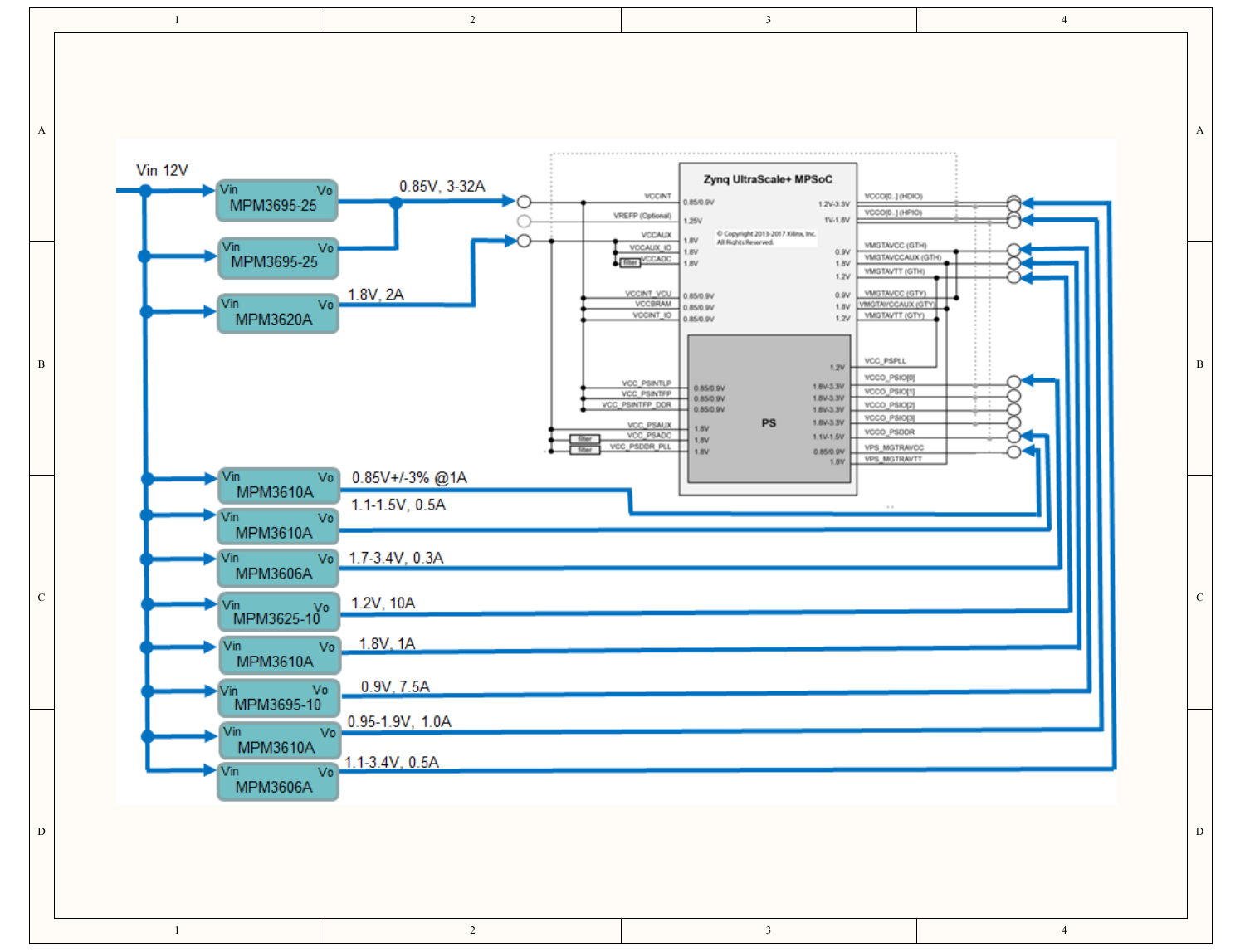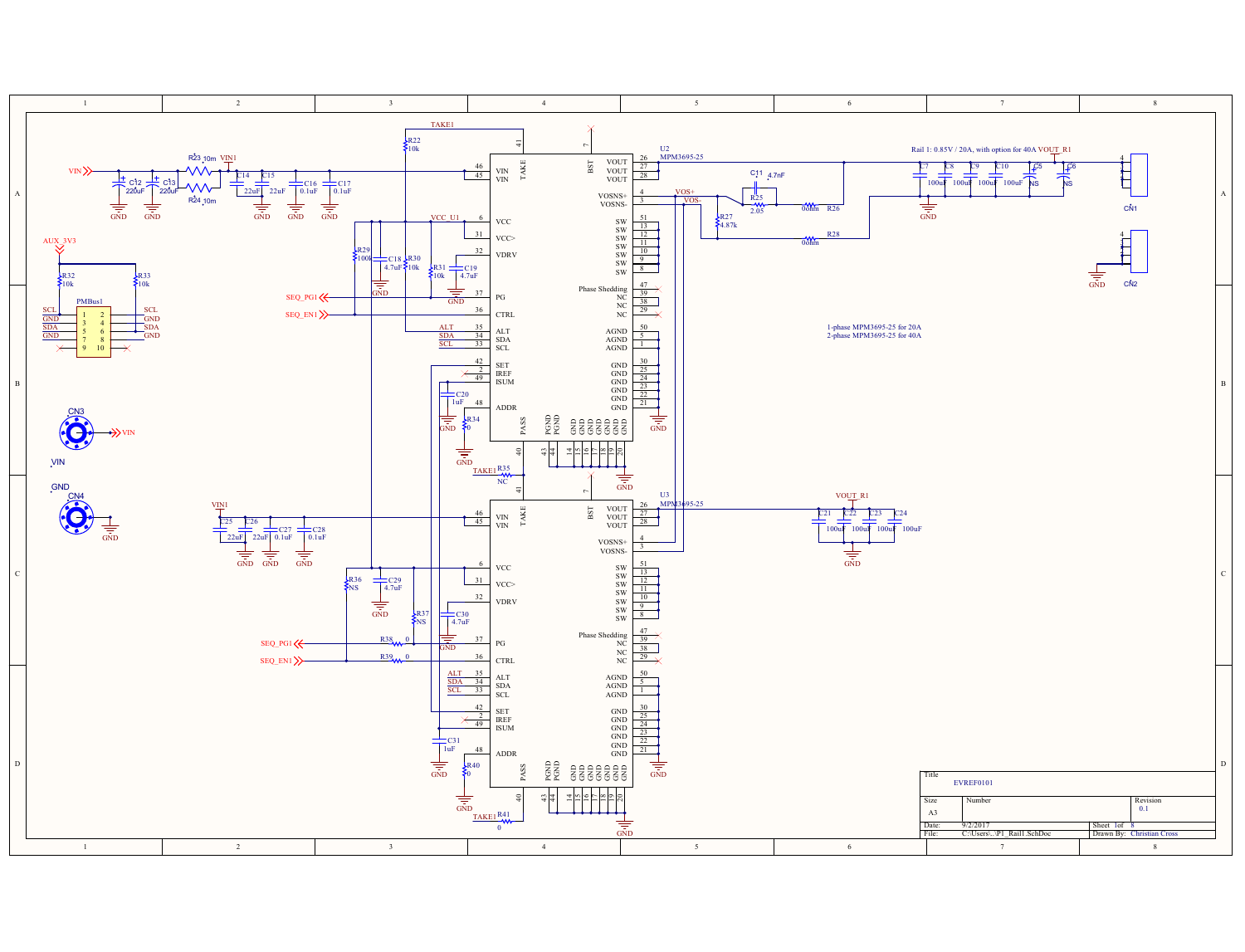|              | $\!-1$<br>$\overline{2}$ | $\overline{\mathbf{3}}$                                                 | $\overline{4}$                                                                                                                                                                                                                                                                                                                                                                     | $5 -$                                                                                                                                                             | $6\phantom{.0}$                                                                                      | 7                                                                                                                                         | $\,$ 8 $\,$                                                                                                        |             |
|--------------|--------------------------|-------------------------------------------------------------------------|------------------------------------------------------------------------------------------------------------------------------------------------------------------------------------------------------------------------------------------------------------------------------------------------------------------------------------------------------------------------------------|-------------------------------------------------------------------------------------------------------------------------------------------------------------------|------------------------------------------------------------------------------------------------------|-------------------------------------------------------------------------------------------------------------------------------------------|--------------------------------------------------------------------------------------------------------------------|-------------|
| $\mathbf A$  |                          |                                                                         |                                                                                                                                                                                                                                                                                                                                                                                    |                                                                                                                                                                   |                                                                                                      |                                                                                                                                           |                                                                                                                    |             |
| $_{\rm B}$   | VIN >>                   | $\frac{VIN^2}{I}$<br>$\frac{10m}{R72}$<br>$\frac{1}{2}R73$<br>$SEQ_EN3$ | $\begin{array}{c} {\rm BST} \\ {\rm SW} \\ {\rm SW} \\ {\rm SW} \\ {\rm SW} \end{array}$<br>16<br>${\rm IN}$<br>268<br>U10<br>22uF<br><b>MPM3620A</b><br>$\begin{array}{c} \mathtt{OUT} \\ \mathtt{OUT} \\ \mathtt{OUT} \end{array}$<br>专<br>17<br>$\ensuremath{\mathrm{EN}}\xspace/\ensuremath{\mathrm{SYNC}}\xspace$<br>$\overline{2}$<br>VCC<br>$\frac{1}{2}R75$<br>$_{\rm FB}$ | $\frac{6}{5}$<br>4<br>$\frac{8}{7}$<br>$\begin{array}{ c c c c }\n\hline\n874 & C73 & C& 220F \\ \hline\n102K & 5.6pF & & & \n\end{array}$                        | Rail 2: 1.8V / 2A<br>VO <u>UT</u> R2<br>$rac{1}{22}$<br>$= c71 \frac{1}{NS}$<br>$\overline{\dagger}$ |                                                                                                                                           |                                                                                                                    |             |
| $\mathbf{C}$ |                          | SEQ_PG3                                                                 | 18<br>PG<br>$\Lambda \text{GND}$<br>PGND<br>PGND<br>PGND<br>$\frac{12}{13}$<br>⇟                                                                                                                                                                                                                                                                                                   | NC<br>NC<br>NC<br>NC<br>$\begin{array}{c}\n\frac{20}{19} \\ \hline\n\text{NC} \\ \hline\n\text{15}\n\end{array}$<br>$\begin{matrix} R76 \\ 82K \end{matrix}$<br>≑ |                                                                                                      |                                                                                                                                           |                                                                                                                    | C           |
| $\vert$ D    | $\!1$<br>$\overline{2}$  | $\overline{\mathbf{3}}$                                                 | 4                                                                                                                                                                                                                                                                                                                                                                                  | $5 -$                                                                                                                                                             | $6\phantom{.0}$                                                                                      | Title<br><b>EVREF0101</b><br>Size<br>Number<br>$\mathbf A$<br>Date:<br>File:<br>$\frac{1}{\sqrt{9/2}}$<br>C:\Users\\P2_Rail_2.SchDoc<br>7 | $\begin{array}{c}\n\text{Revision} \\ 0.1\n\end{array}$<br>Sheet 2of 8<br>Drawn By: Christian Cross<br>$\,$ 8 $\,$ | $\mathbf D$ |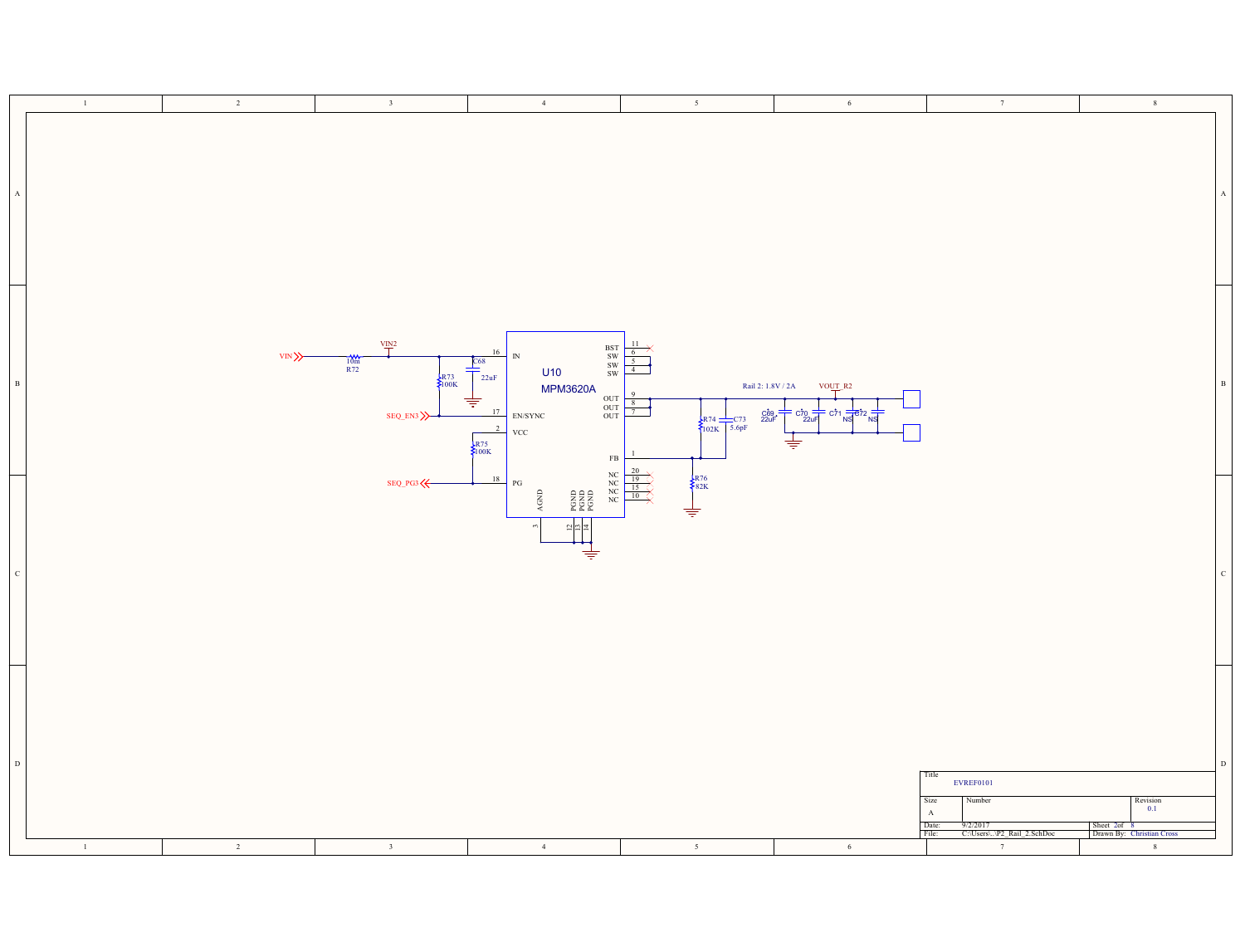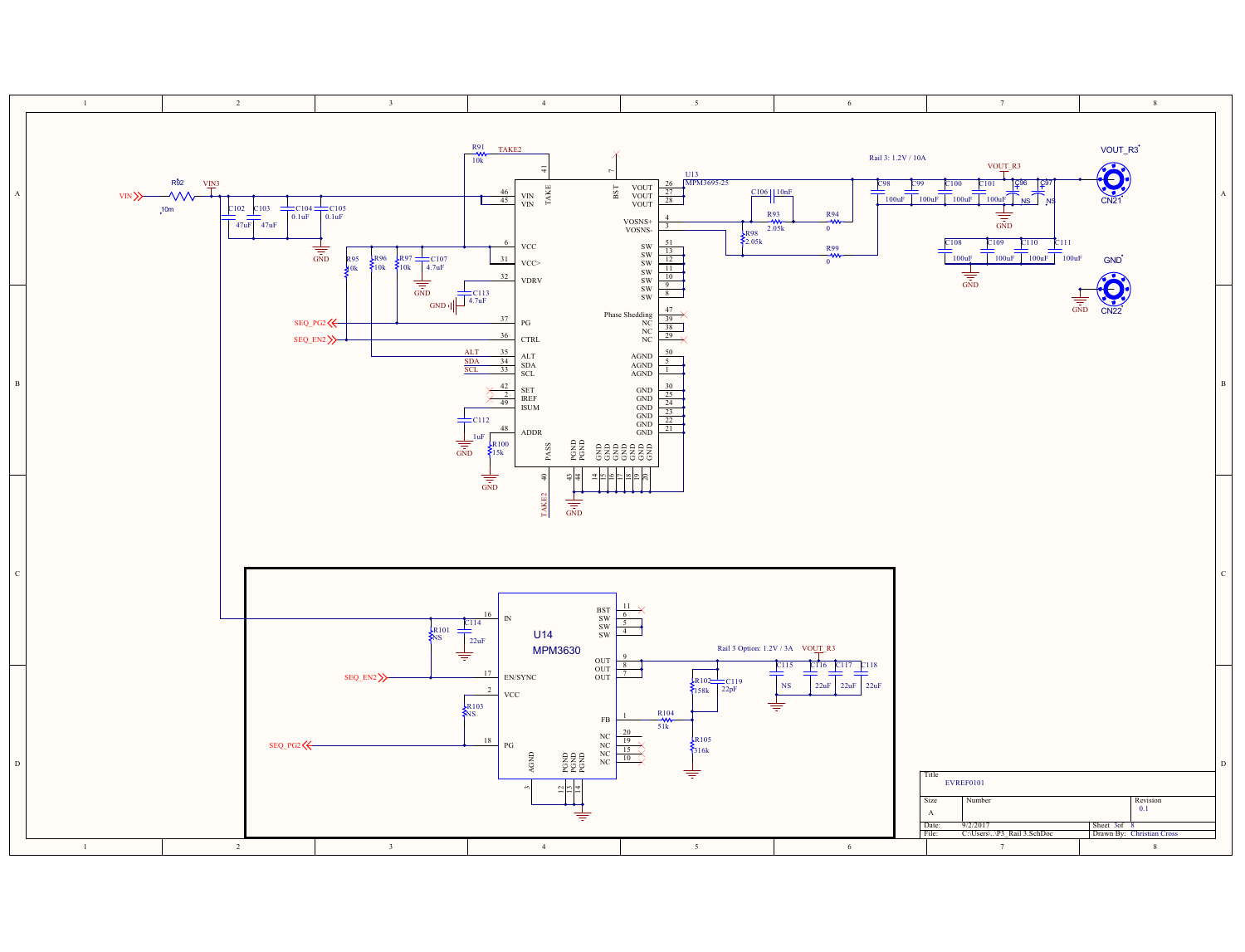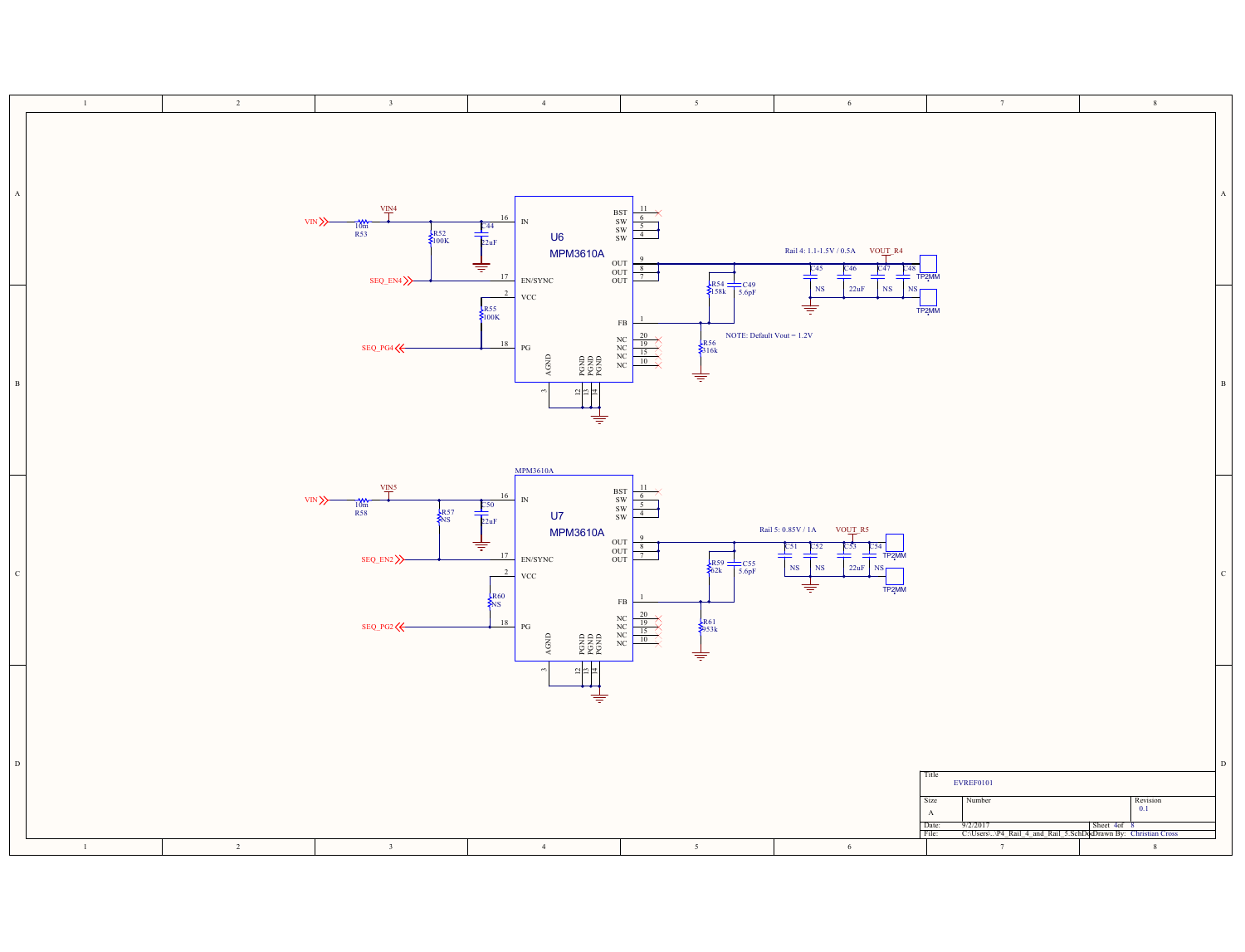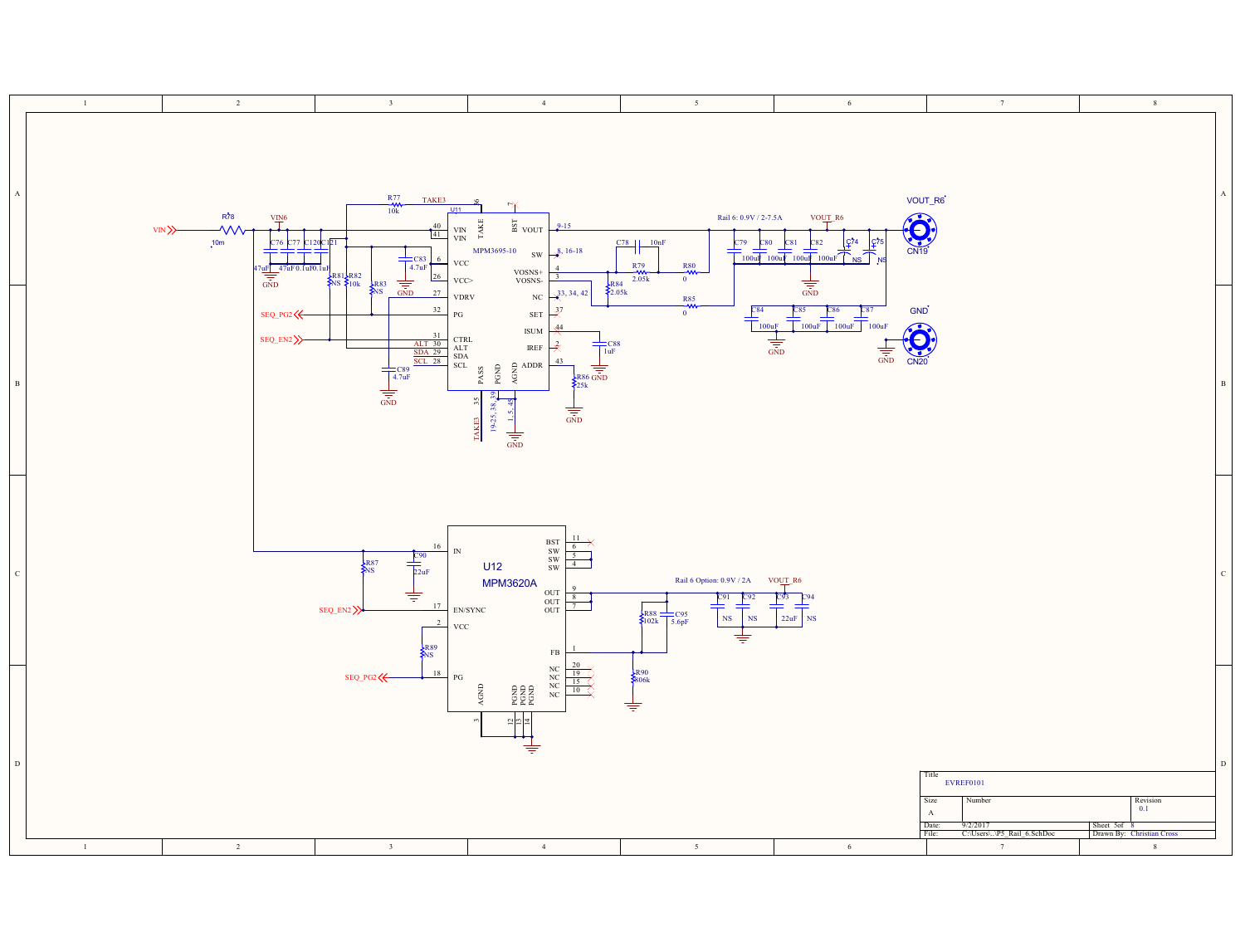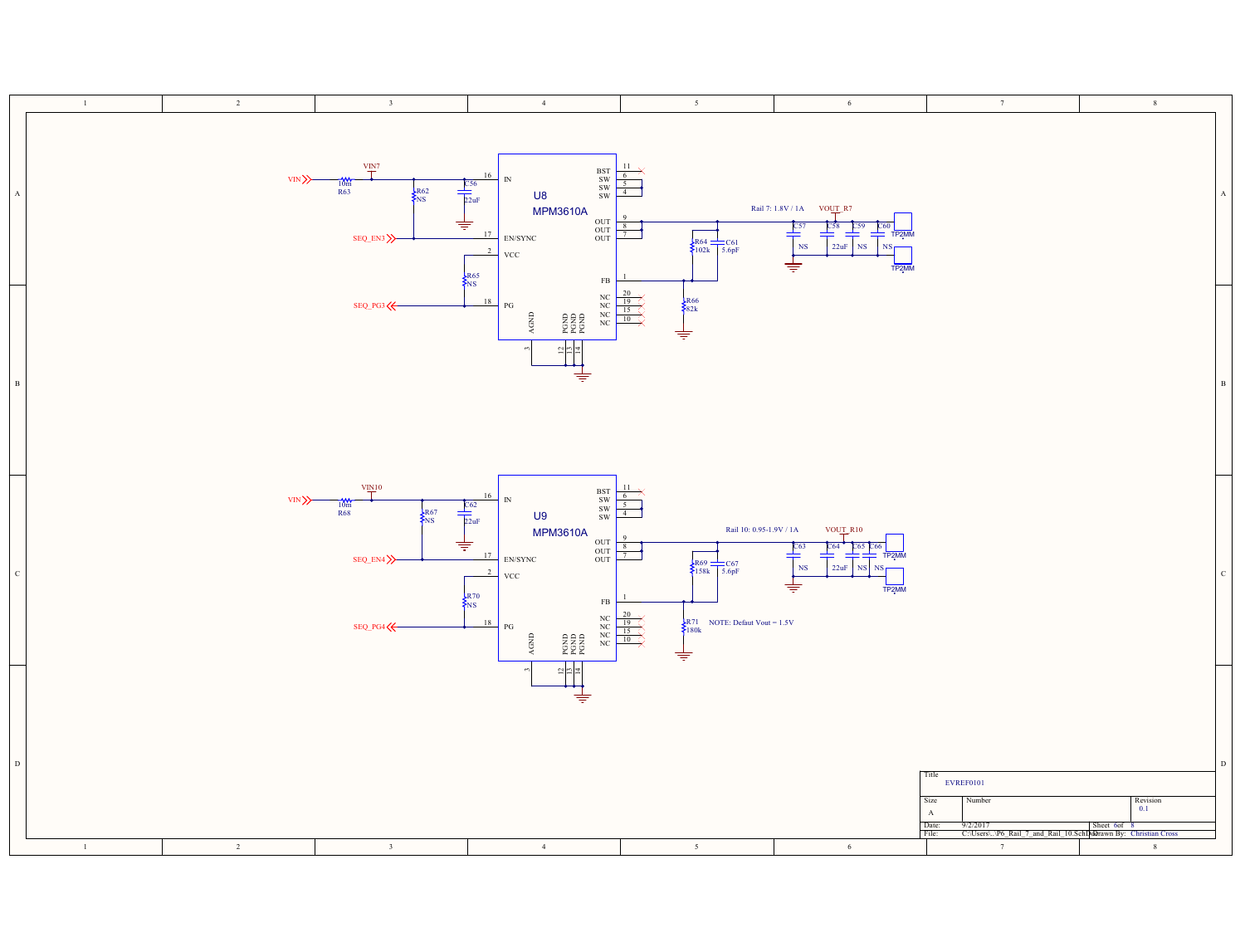